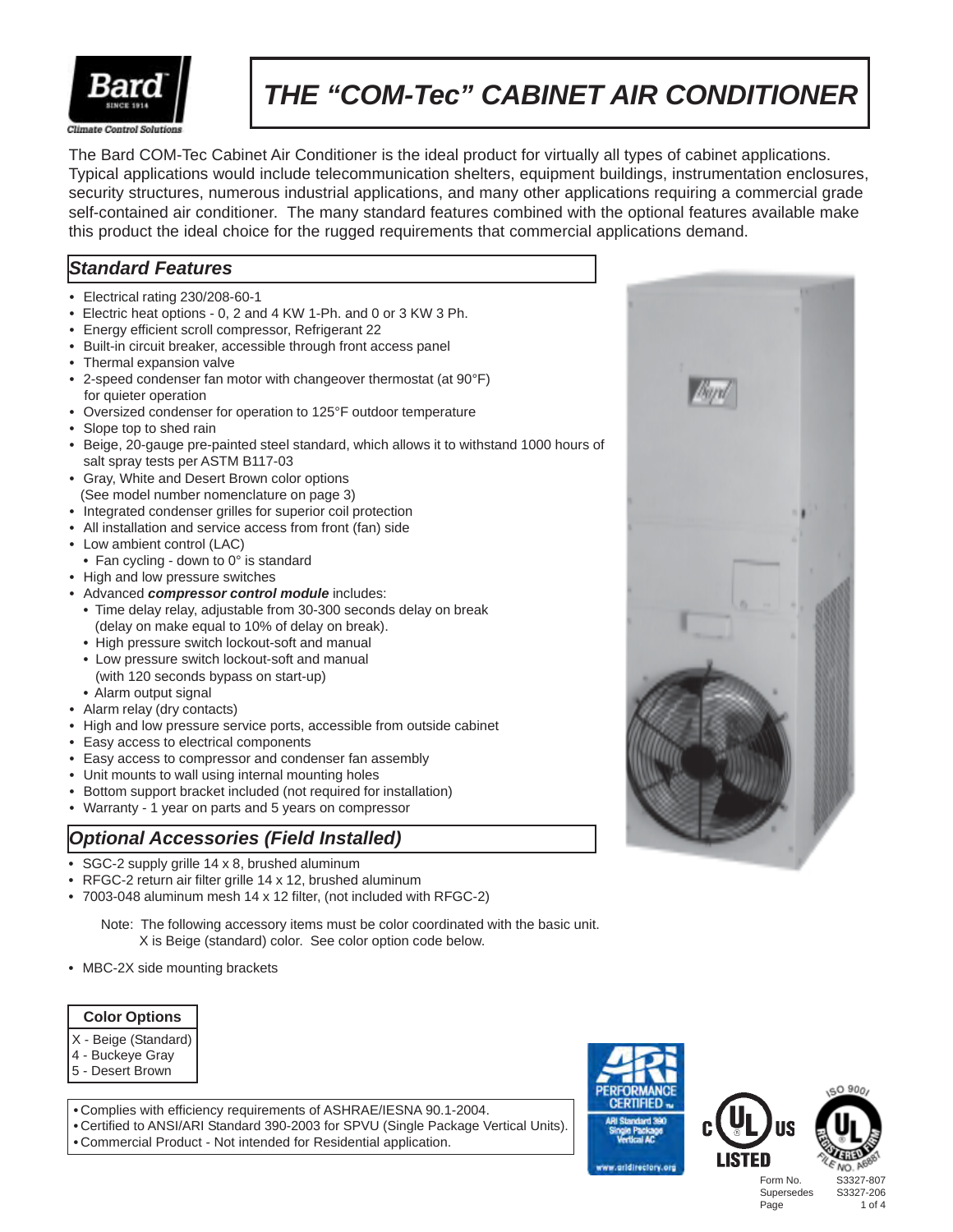| <b>Specifications</b>                      |               |               |               |  |  |  |  |  |
|--------------------------------------------|---------------|---------------|---------------|--|--|--|--|--|
| <b>MODEL</b>                               | CT242-A0Z     | CT242-A02     | CT242-A04     |  |  |  |  |  |
| Cooling Capacity Btuh <sup>1</sup>         | 24,000        | 24,000        | 24,000        |  |  |  |  |  |
| EER @                                      | 9.70          | 9.70          | 9.70          |  |  |  |  |  |
| <b>SEER <sup>®</sup></b>                   | 10.5          | 10.5          | 10.5          |  |  |  |  |  |
| Heating Capacity Btuh 240/208 <sup>4</sup> | None          | 6,800/5,100   | 13,650/10,230 |  |  |  |  |  |
| Electrical Rating - 60 Hz                  | 230/208-1     | 230/208-1     | 230/208-1     |  |  |  |  |  |
| <b>Operating Voltage Range</b>             | 197 - 253     | 197 - 253     | 197 - 253     |  |  |  |  |  |
| Compressor                                 |               |               |               |  |  |  |  |  |
| Volts                                      | 230/208       | 230/208       | 230/208       |  |  |  |  |  |
| Rated Load Amps 230/208                    | 10.5/11.0     | 10.5/11.0     | 10.5/11.0     |  |  |  |  |  |
| <b>Branch Circuit Selection Current</b>    | 12.2          | 12.2          | 12.2          |  |  |  |  |  |
| Locked Rotor Amps                          | 63/63         | 63/63         | 63/63         |  |  |  |  |  |
| <b>Fan Motor &amp; Condenser</b>           |               |               |               |  |  |  |  |  |
| Fan Motor - HP/RPM                         | $1/8 - 1,100$ | $1/8 - 1,100$ | $1/8 - 1,100$ |  |  |  |  |  |
| Fan Motor - Amps                           | 0.8           | 0.8           | 0.8           |  |  |  |  |  |
| Fan - DIA/CFM                              | $16 - 1,400$  | $16 - 1,400$  | $16 - 1,400$  |  |  |  |  |  |
| <b>Blower Motor &amp; Evaporator</b>       |               |               |               |  |  |  |  |  |
| Blower Motor - HP/RPM                      | $1/4 - 1,100$ | $1/4 - 1,100$ | $1/4 - 1,100$ |  |  |  |  |  |
| <b>Blower Motor - Amps</b>                 | 1.9           | 1.9           | 1.9           |  |  |  |  |  |
| CFM Cooling & ESP ©                        | $760 - 0.10$  | $760 - 0.10$  | $760 - .10$   |  |  |  |  |  |
| <b>Electric Heaters</b>                    |               |               |               |  |  |  |  |  |
| <b>Heater KW</b>                           | None          | 2/1.5         | 4/3           |  |  |  |  |  |
| Volts                                      | ÷,            | 240/208       | 240/208       |  |  |  |  |  |
| <b>Heater Amps</b>                         | ٠             | 8.3/7.2       | 16.7/14.4     |  |  |  |  |  |
| <b>Electrical Ratings</b>                  |               |               |               |  |  |  |  |  |
| No. Field Power Circuits                   | 1             | 1             | $\mathbf{1}$  |  |  |  |  |  |
| Minimum Circuit Ampacity <sup>®</sup>      | 18            | 18            | 24            |  |  |  |  |  |
| Max. Fuse or Circuit Breaker ©             | 25            | 25            | 25            |  |  |  |  |  |
| Field Wire Size <sup>®</sup>               | #12           | #12           | #10           |  |  |  |  |  |
| Shipping Weight - Lbs.                     | 250           | 250           | 250           |  |  |  |  |  |

1 Capacity is certified in accordance with ANSI/ARI Standard 390-2003 and tested in accordance with ARI Standard 210/240-2003.

2 EER = Energy Efficiency Ratio and is certified in accordance with ANSI/ARI Standard 390-2003.

3 SEER = Seasonal Energy Efficiency Ratio and is tested in accordance with ARI Standard 210/240-2003.

All ratings based on fresh air intake being 100% closed (no outside air introduction).

4 Does not include heat from indoor motor.

5 Deduct 30 CFM for 208V operation.

6 These "Minimum Circuit Ampacity" values are to be used for sizing the field power wiring conductors.

7 Maximum size of the time delay fuse or HACR type circuit breaker for protection of field wiring conductors.

8 Based on 75°C copper wire. All wiring must conform to the National Electrical Code and all local codes.

**IMPORTANT:** While this electrical data is presented as a guide, it is important to electrically connect properly sized fuses and conductor wires in accordance with the National Electrical Code and all existing local codes.

- r

#### *CT242 Blower Air Flow @ 230 Volts*

| No return filter grille or filter     |            |                  |                   |                   |  |  |  |  |  |
|---------------------------------------|------------|------------------|-------------------|-------------------|--|--|--|--|--|
|                                       | Med. Speed | <b>Med Speed</b> | <b>High Speed</b> | <b>High Speed</b> |  |  |  |  |  |
| <b>ESP</b>                            | Dry        | Wet              | Dry               | Wet               |  |  |  |  |  |
| 0                                     | 1,012      | 980              | 1,070             | 1,038             |  |  |  |  |  |
| 0.1                                   | 925        | 893              | 982               | 950               |  |  |  |  |  |
| 0.2                                   | 859        | 827              | 924               | 892               |  |  |  |  |  |
| 0.3                                   | 794        | 763              | 855               | 823               |  |  |  |  |  |
| 0.4                                   | 722        | 690              | 775               | 743               |  |  |  |  |  |
| 0.5                                   | 642        | 610              | 694               | 662               |  |  |  |  |  |
| 0.6                                   | 537        | 505              | 598               | 566               |  |  |  |  |  |
| $-1$<br>.<br><b>Contract Contract</b> | .<br>      | $-$<br>.         |                   |                   |  |  |  |  |  |

#### With return filter grille and 1" washable filter

|            | Med. Speed | <b>Med Speed</b><br><b>High Speed</b> |     | <b>High Speed</b> |  |  |  |  |  |
|------------|------------|---------------------------------------|-----|-------------------|--|--|--|--|--|
| <b>ESP</b> | Dry        | Wet                                   | Dry | Wet               |  |  |  |  |  |
|            | 847        | 815                                   | 880 | 848               |  |  |  |  |  |
| 0.1        | 760        | 728                                   | 792 | 760               |  |  |  |  |  |
| 0.2        | 694        | 662                                   | 734 | 702               |  |  |  |  |  |
| 0.3        | 629        | 597                                   | 665 | 633               |  |  |  |  |  |
| 0.4        | 557        | 525                                   | 585 | 553               |  |  |  |  |  |
| 0.5        | 477        | 445                                   | 504 | 472               |  |  |  |  |  |
| 0.6        | 372        | 340                                   | 408 | 376               |  |  |  |  |  |

**Note**: Reduce airflow by 30 CFM for 208V operation.

Form No. S3327-807 Supersedes S3327-206 Page 2 of 4

| Minimum Clearances Required to<br><b>Combustible Materials (Inches)</b> |                        |                |  |  |  |  |  |
|-------------------------------------------------------------------------|------------------------|----------------|--|--|--|--|--|
| <b>Models</b>                                                           | <b>Supply Air Duct</b> | <b>Cabinet</b> |  |  |  |  |  |
| C <sub>T</sub> 242                                                      |                        |                |  |  |  |  |  |

#### **Clearances Required for Service Access** and Adequate Condenser Air Flow *)sehcnI(*

| <b>Models</b>      | <b>Left Side</b> | <b>Right Side</b> | Front |
|--------------------|------------------|-------------------|-------|
| CT <sub>2</sub> 12 |                  |                   | 36    |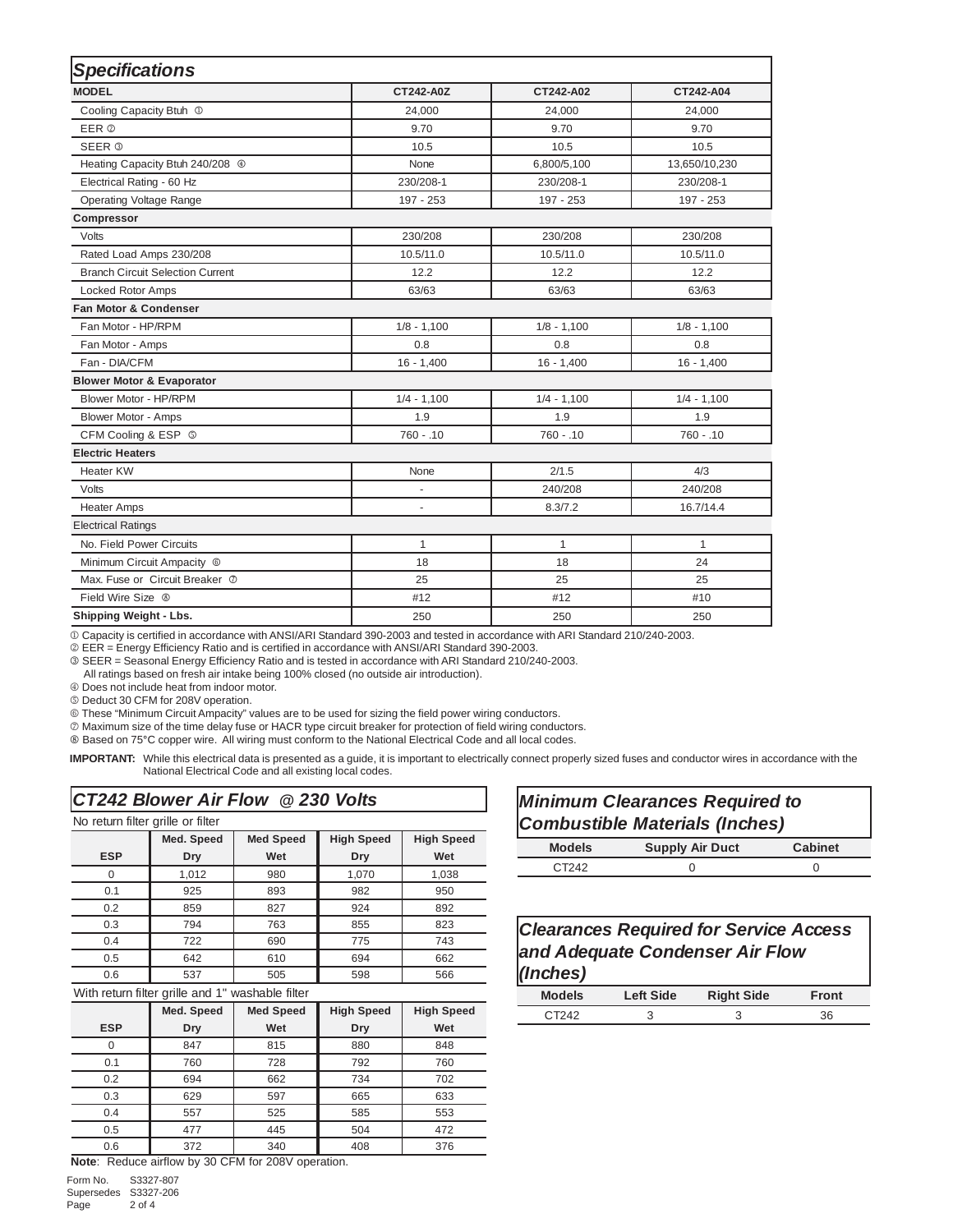# **Application Data - Applies to All Models**

|                                       |                      | All Temperature Entering Outdoor Coil °F |            |            |            |            |             |             |             |             |             |             |
|---------------------------------------|----------------------|------------------------------------------|------------|------------|------------|------------|-------------|-------------|-------------|-------------|-------------|-------------|
| Dry Bulb/ <sup>1</sup><br>Wet Bulb °F | Cooling<br>Capacity  | $75^\circ$                               | $80^\circ$ | $85^\circ$ | $90^\circ$ | $95^\circ$ | $100^\circ$ | $105^\circ$ | $110^\circ$ | $115^\circ$ | $120^\circ$ | $125^\circ$ |
| 75/57                                 | <b>Total Cooling</b> | 22,900                                   | 22.400     | 21.800     | 21.200     | 20.500     | 19.800      | 19.000      | 18.200      | 17.300      | 16.300      | 15.300      |
|                                       | Sensible Cooling     | 21.700                                   | 21.100     | 20.500     | 19.900     | 19.300     | 18.700      | 18.100      | 17.500      | 17.000      | 16.200      | 15.100      |
| 80/67                                 | <b>Total Cooling</b> | 28.700                                   | 27.900     | 27.000     | 26.000     | 24.000     | 23.000      | 22.800      | 21.700      | 20.500      | 19.200      | 17.900      |
|                                       | Sensible Cooling     | 18.300                                   | 17.800     | 17.200     | 16.700     | 16.200     | 15.600      | 15.100      | 14.600      | 14.200      | 13.700      | 13.200      |
| 85/72                                 | <b>Total Cooling</b> | 33.800                                   | 32.300     | 30.700     | 29.200     | 27.700     | 26.100      | 24.600      | 23.100      | 21.600      | 20.000      | 18.500      |
|                                       | Sensible Cooling     | 18,500                                   | 17.900     | 17.200     | 16.500     | 15.900     | 15.200      | 14.400      | 13.700      | 13.000      | 12.200      | 11.400      |

® Return air temperature °F.

# Application Data - Applies Only to Refrigerant Based Low Ambient Control Versions

|                                       |                      | All Temperature Entering Outdoor Coil °F |               |             |              |              |            |              |            |            |              |
|---------------------------------------|----------------------|------------------------------------------|---------------|-------------|--------------|--------------|------------|--------------|------------|------------|--------------|
| Dry Bulb/ <sup>0</sup><br>Wet Bulb °F | Cooling<br>Capacity  | $-20^\circ$                              | $-10^{\circ}$ | $0^{\circ}$ | $10^{\circ}$ | $20^{\circ}$ | $30^\circ$ | $40^{\circ}$ | $50^\circ$ | $60^\circ$ | $70^{\circ}$ |
| 75/57                                 | <b>Total Cooling</b> | 24.800                                   | 24.600        | 24.400      | 24.200       | 24.000       | 23.800     | 23.600       | 23.400     | 23.200     | 23.000       |
|                                       | Sensible Cooling     | 23.200                                   | 23.000        | 22.900      | 22.700       | 22.400       | 22,300     | 22,200       | 22.000     | 21.900     | 21.700       |
| 80/67                                 | <b>Total Cooling</b> | 30.700                                   | 30.500        | 30.300      | 30.100       | 29.900       | 29.700     | 29.500       | 29.300     | 29.100     | 28,900       |
|                                       | Sensible Cooling     | 19.900                                   | 19.700        | 19.600      | 19.400       | 19.200       | 19.100     | 19.000       | 18,800     | 18.700     | 18.500       |
| 85/72                                 | <b>Total Cooling</b> | 35.800                                   | 35.600        | 35.400      | 35.200       | 35.000       | 34.800     | 34.600       | 34.400     | 34.200     | 34.000       |
|                                       | Sensible Cooling     | 20,500                                   | 20,300        | 20.100      | 19.900       | 19.700       | 19.500     | 19.300       | 19.000     | 18.900     | 18.700       |

® Return air temperature °F.

# **Model Number Nomenclature**



4 - Buckeye Gray

5 - Desert Brown

| <b>Factory Built-In Electric Heat Table----Refer to Electrical</b><br><b>Specifications for Availability by Unit Model</b> |           |         |             |           |         |             |  |  |  |  |
|----------------------------------------------------------------------------------------------------------------------------|-----------|---------|-------------|-----------|---------|-------------|--|--|--|--|
| Nominal<br><b>KW</b>                                                                                                       |           | At 240V |             |           | At 208V |             |  |  |  |  |
|                                                                                                                            | <b>KW</b> | Amps    | <b>Btuh</b> | <b>KW</b> | Amps    | <b>Btuh</b> |  |  |  |  |
| 2.0                                                                                                                        | 2.0       | 8.3     | 6.826       | 1.50      | 7.2     | 5.120       |  |  |  |  |
| 3.0                                                                                                                        | 3.0       | 12.5    | 10.239      | 2.25      | 10.8    | 7.679       |  |  |  |  |
| 4.0                                                                                                                        | 4.0       | 16.7    | 13.652      | 3.00      | 14.4    | 10.239      |  |  |  |  |

#### 3.00 10,239 14.4